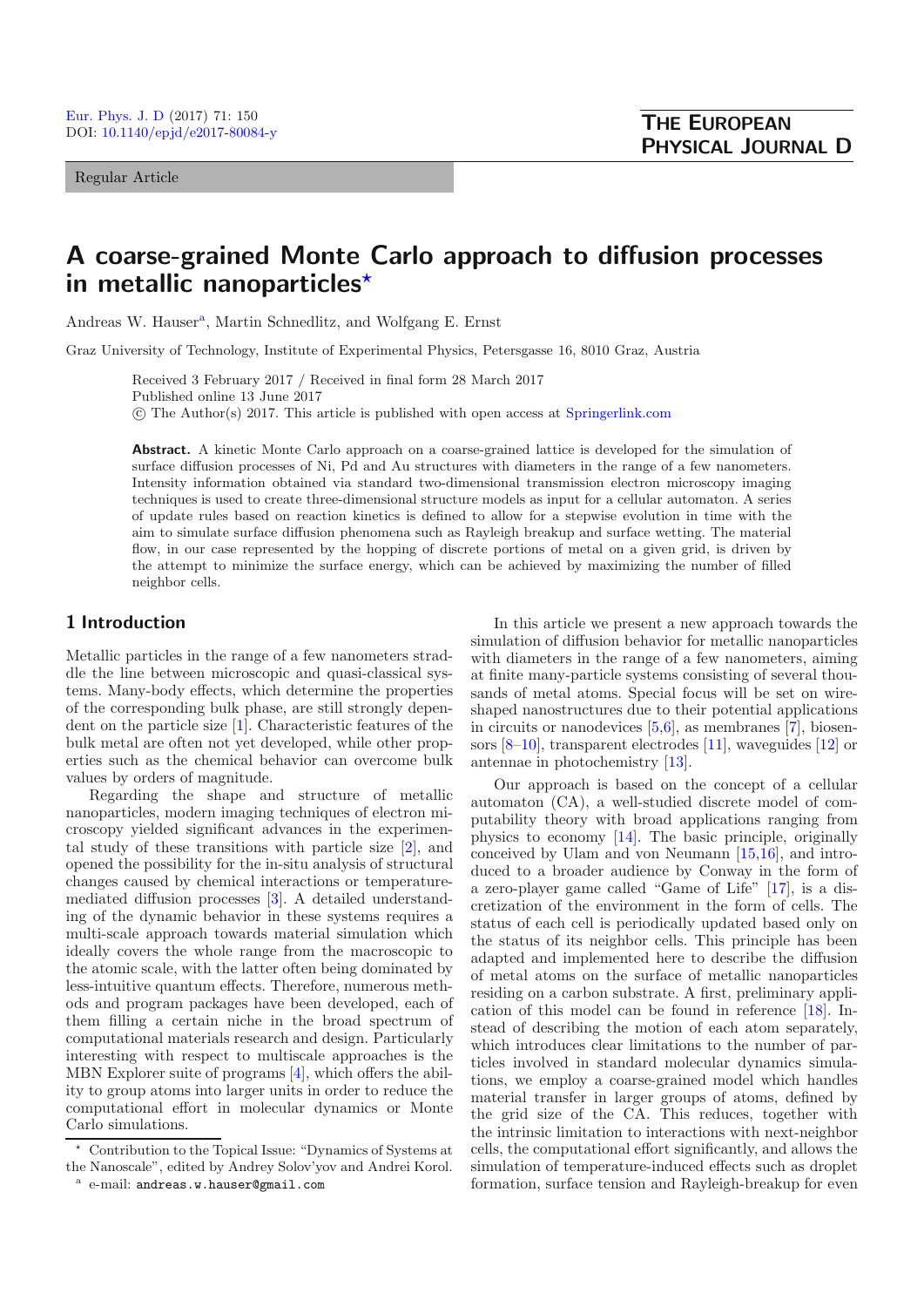nanometer-sized structures. In comparison to the comprehensive MBN package our method can be considered as a "top-down" approach in the sense of accessing nanostructures from the macroscopic side based on microscopy image data, while comparable stochastic Monte Carlo based algorithms, as implemented in the MBN package, are starting at the atomic scale but employ a grouping of atoms into clusters in order to address larger systems. Recently, the latter type of approach has been successfully applied to the description of surface diffusion of  $Ag800$ nanoparticles on graphite surfaces [\[19](#page-7-1)[,20](#page-7-2)], and has also been extended to three dimensions via a stacking of the metallic nanoparticles [\[21\]](#page-7-3). As will be shown below, our treatment of surface kinetics via Monte Carlo sampling is very similar to these earlier studies on silver clusters, but with the conceptional difference that in our case fictitious, finite portions of metal, with their volume defined by the resolution of input TEM images, are subject to a random repositioning, and not well-defined concrete metal clusters. In this sense, we are not studying the migration of real nanoparticles along fractal structures, but model the deformation of larger nanowire with lengths of several hundred nanometers.

The basic principle and implementation of our method is presented in the next section. In Section [3](#page-3-0) the model is then used to study surface diffusion processes of Ni, Pd and Au nanoparticles and nanowires on amorphous carbon. Our predictions are compared with recent experimental findings of our group obtained by temperatureprogrammed TEM imaging. Section [3.1](#page-3-1) is dedicated to the phenomenon of wire breakup and discusses the stability of the selected metallic nanowires at various temperatures. Section [3.2](#page-3-2) introduces interactions with the support and aims at a correct description of wire deformation by surface wetting effects. The latter occur after the deposition of inert wires on TEM grids of amorphous carbon. An attempt is made to reconstruct the actual shapes from two-dimensional TEM images and compare them to the model predictions.

# <span id="page-1-0"></span>**2 Computational details**

Surface diffusion processes can be seen as paradigmatic cases of multi-scale dynamics. Although atomic in essence, an atomistic approximation is rarely used to describe this group of phenomena due to their macroscopic character, which only emerges for sufficiently large system sizes and longer time evolutions. Typical examples are surface wetting, the intermixing of liquids, capillarity, Ostwald ripening or Rayleigh breakup. On the large scale, these phenomena are well described by continuous models such as surface tension or Fick's law of diffusion, but a fully macroscopic view has its clear limitations. For example, in the case of solid-liquid phase transitions for metals, the concrete behavior of an arbitrarily shaped, solid object as a function of temperature can only be captured by a spatial discretization in combination with a set of assumptions on local diffusion based on the shape of the material at a given point in time and space.

In some cases, models of reduced dimensionality are able to deliver very accurate results, as has been shown in the case of silver cluster fractals on graphite [\[19](#page-7-1)[,20](#page-7-2)]. Experimental studies revealed that silver clusters on graphite arrange themselves in dendritic structures [\[22](#page-7-4)[,23\]](#page-7-5). This behavior could be well described by a two-dimensional kinetic Monte Carlo model [\[4](#page-6-3)[,24\]](#page-7-6) based on the diffusion limited aggregation method [\[25\]](#page-7-7).

Another interesting attempt to reduce the complexity of the problem has been published in reference [\[26\]](#page-7-8). It is based on Mullin's equation [\[27](#page-7-9)], originally introduced to simulate the thermal grooving at metallic grain boundaries. It relates the flux of surface atoms to the gradient of the local surface curvature, and derives an artificial force on the respective surface element. This is achieved by a discretization of the contourlines of the actual structure, followed by a propagation in time based on Mullin's equation. Surface diffusion is assumed to be the main form of mass transport and dominating over evaporationcondensation processes. A partial differential equation of the form

$$
\frac{\delta z}{\delta t} = B \frac{\delta^2 z}{\delta s^2},\tag{1}
$$

can be derived, with  $z$  denoting the local transversal displacement of a contour line s. A change of the local displacement in time  $t$  is assumed proportional to the inverse curvature of the contour line,  $\delta^2 z/\delta s^2$ . All unknown material-specific properties are adsorbed into a constant B, which had been set to one in our previous work for the qualitative description of the degradation of the silver structures [\[3\]](#page-6-2). While the discretization in s had been determined by the resolution of the TEM images, the discretization in time was done in arbitrary units. Very fine steps had to be chosen to avoid instabilities in the propagation, which turned out to be only one of several downsides of our original implementation. Nevertheless, this ansatz has been successfully applied to the description of silver nanostructures despite its lack of computational practicality [\[3\]](#page-6-2). However, for the efficient description of larger and more complex structures a different route has to be taken, preferably also bearing the potential to capture adsorption effects on different substrates. For this reason an alternative computational concept will be employed: the direct simulation of material transfer via a CA. As will be shown below, this model intrinsically accounts for the locality of the diffusion process via the limitation to interactions between nearest neighbor cells, which keeps the computational effort much lower than techniques based on contour lines. The transfer or "hopping" of small portions of metal will be described by a kinetic Monte Carlo procedure.

At first, the actual shape of the material, in our case metallic nanowires deposited on a weakly interacting substrate, needs to be translated into a pattern of cell occupation in a discretized environment (see Fig. [1\)](#page-2-0). The useful cell size is limited to the resolution of the transmission microscopy (TEM) images, in our case to pixels of  $(0.95 \text{ nm})^2$ , corresponding to approximately 55–85 metal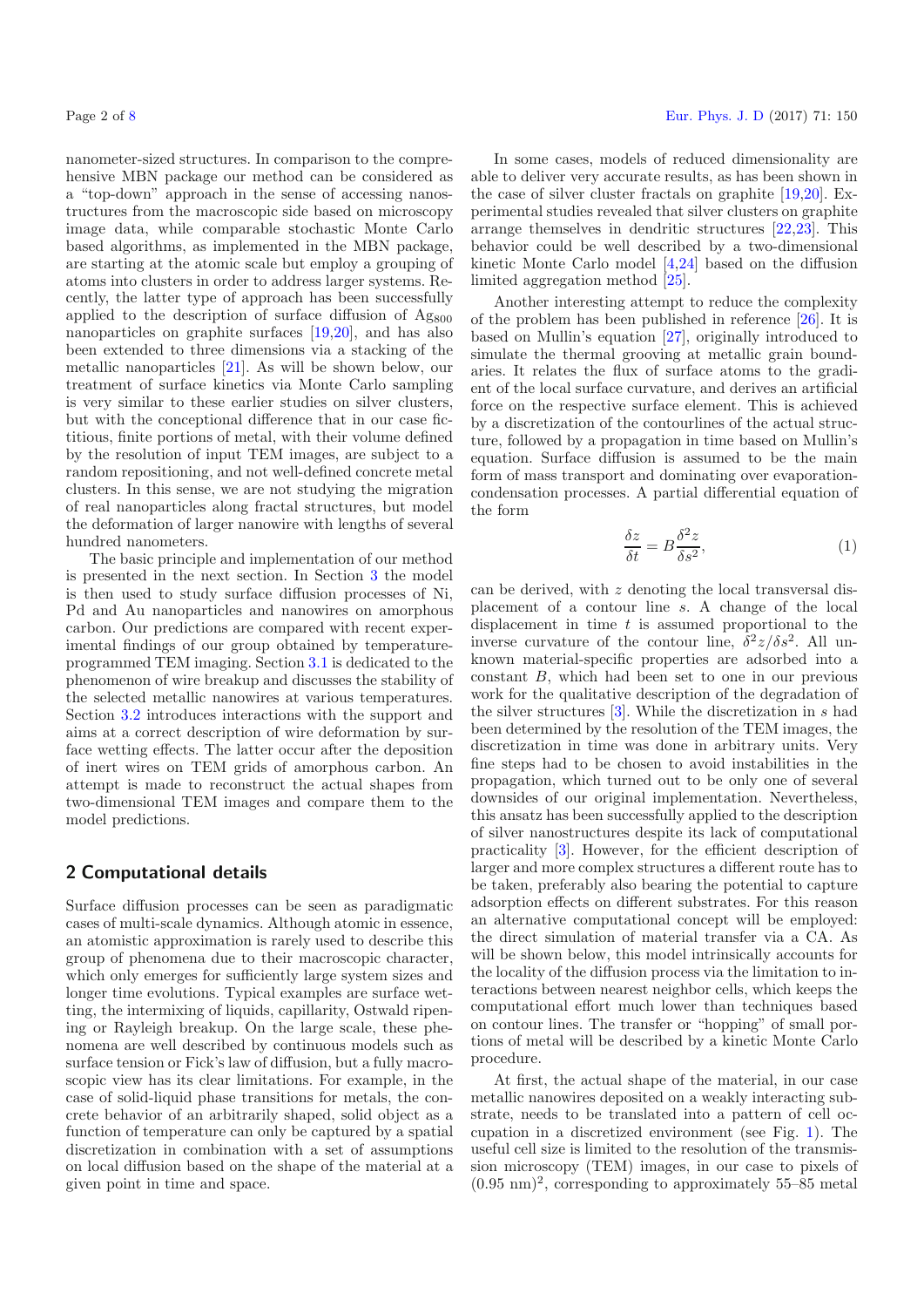<span id="page-2-0"></span>

**Fig. 1.** An illustration of the cellular automaton principle for a given structure. a) A three-dimensional rendering of a real nanowire in the CA grid space. b) A detail of the structure, showing the neighborhood (gold) of a selected cell (red). Cells printed in grey lie outside the direct neighborhood, but determine the number of neighbors' neighbors. c) A diagrammatic representation of the neighborhood of the selected cell. The numbers in the boxes represent the number of neighbors after a jump to this cell. Note that occupied cells (gold) are set to zero by definition, which removes them from the list of possible hopping options.

atoms per cubic cell<sup>[1](#page-2-1)</sup>. The lack of tomographical data in two-dimensional TEM images makes it necessary to introduce additional assumptions on the wire shape due to the loss of information in the projection. Assuming the height of the particles to be identical with the width, i.e. an approximately cylindric shape for wires and a spherical shape for particles, a three-dimensional structure can be derived from the pixel positions and intensities of the TEM image. Following the fundamental principle of CA models, each cell is either thought empty or completely filled with metal atoms. A three-dimensional, discretized model shape derived from a TEM image is shown in Figure [1a](#page-2-0). For better illustration, an arbitrary cell and its local environment have been picked and enlarged in Figure [1b](#page-2-0). The occupied or filled cell shown in red is surrounded by 5 occupied (golden) cells; the remaining 21 other cells in planes 0, 1 and 2 are empty.

In the second step we introduce a series of update rules to model the time evolution at a given temperature:

- <span id="page-2-1"></span>1. An empty cell can become filled if there is a filled neighbor cell and the corresponding hopping condition is fulfilled.
- 2. A filled cell can become empty if there is an empty neighbor cell available and the hopping condition is fulfilled.
- 3. The reaction rate  $k$  for a hopping from cell  $a$  to  $b$  is given by the Eyring equation [\[28](#page-7-10)] as described below. As soon as the rates for all possible hoppings of a filled cell are evaluated, a random number is drawn between 0 and 1. The normalized hopping rates and the random number are then used to determine the actual hopping event.

<span id="page-2-2"></span>Assuming that a possible migration of a filled cell can be treated similarly to a reaction event in chemistry, the reaction rate  $k$  is given by

$$
k = \frac{k_{\rm B}T}{h}e^{-\frac{\Delta F}{RT}},\tag{2}
$$

with  $k_B$  as Boltzmann constant, h as Planck's constant, T as temperature, R as gas constant and  $\Delta F$  as a free energy barrier height for the hopping process in kJ/mol. With the definition of the free energy as  $F = E - TS$  this equation above can be rewritten as

$$
k = \frac{k_{\rm B}T}{h}e^{\frac{S(T)}{R}}e^{-\frac{\Delta E}{RT}},\tag{3}
$$

where we have introduced the temperature-dependent entropy. Note that this ansatz is borrowed from reaction chemistry and therefore only valid in the atomic picture, where the relative energy of a saddle point on an energy surface for a given chemical reaction can be interpreted as a reaction barrier height. In the concrete case, where the migration of a whole group of atoms (the atoms contained in a filled cell) is simulated, neither a reaction coordinate nor a barrier height can be clearly defined. However, even such a collective migration can be reduced to a series of atomic transition states in principle, which justifies the analogous mathematical treatment, but leads to the question of suitable expressions for  $\Delta F$ . Here we introduce a strong assumption known as the Bell-Evans-Polanyi principle in reaction chemistry. It is based on the observation that, for similar chemical reactions, the differences in activation energy are often proportional to the differences in reaction enthalpy [\[29](#page-7-11)[,30\]](#page-7-12). In other words, for the same class of chemical reaction – a condition trivially fulfilled for the given problem of surface migration, where the "difference" of a reaction simply refers to different localization

<sup>1</sup> The number of atoms per cell can be derived from the cell size and the ionic radius for a given element, see Table [1.](#page-5-0)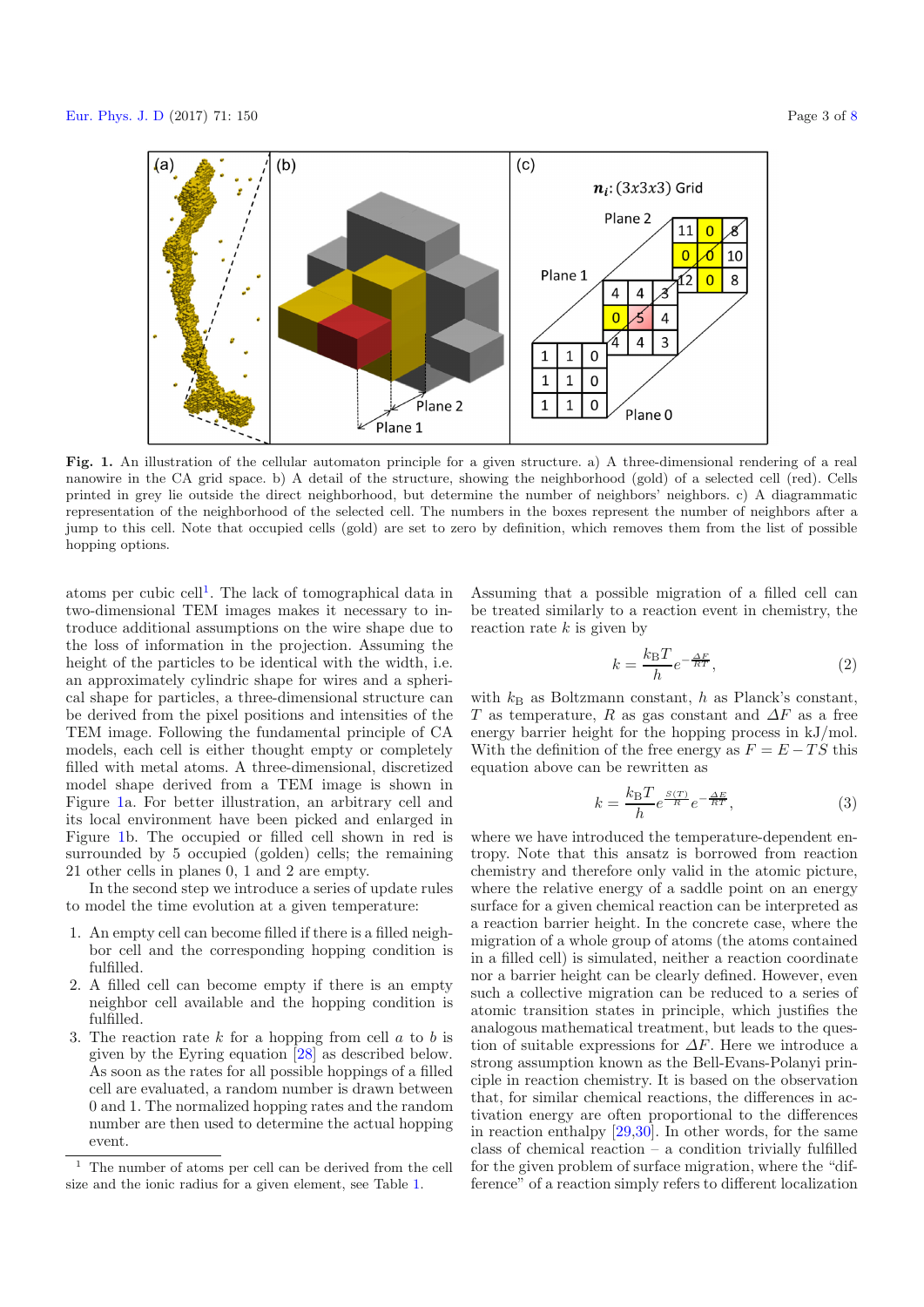of the migrating portion of metal – reaction kinetics can be derived from thermodynamics. We approximate  $\Delta F$ by a difference of sums over  $n$  metal-metal bonding energy terms  $E_{\text{mm}}$ , with n as the number of bonds formed in the final and broken in the initial position. The corresponding values are taken from the literature [\[31\]](#page-7-13). The unknown proportionality constants as well as the temperature dependence of the entropy can be adsorbed into a temperature-dependent pre-exponential factor. Its concrete value can not be derived within this simplified model, but can be determined via a direct comparison of update cycles of the CA to the actual time evolution of an experimentally observed nanostructure at constant time (if available). Details of this approach can be found in a preliminary study with stronger focus on the experimental setup [\[18\]](#page-6-16).

Note that condition 3 introduces not only the tendency to minimize the energy of movable cells by migration, but also provides the random character which is intrinsic to the temperature-driven process of surface diffusion. In Figure [1c](#page-2-0) we provide a symbolic representation of the hopping options for the selected cell mentioned above. A cell migration from its current position to any empty cell of plane 2 will be lower in energy due to the higher number of filled neighbors in these future positions. Therefore, a jump into one of these places is most likely to happen.

Double occupations of a given cell must be forbidden if a constant metal density is assumed. This is achieved by tabulating all possible jumps for a given time step, followed by a random permutation of the jumping events before the actual migration takes place, in order to eliminate any bias introduced by the serial processing of the cells.

## <span id="page-3-0"></span>**3 Simulating surface diffusion in monometallic nanoparticles**

Recently, our group focused on the experimental study of surface diffusion processes in nanowires formed of coinage metals and nearby elements [\[3](#page-6-2)[,18\]](#page-6-16), using superfluid He nanodroplets for the production of one-dimensional metallic structures [\[32](#page-7-14)[,33](#page-7-15)]. The dotation of helium droplets, a technique [\[34](#page-7-16)[–36](#page-7-17)] originally established for spectroscopy investigations, has recently been extended by new facet, the controlled synthesis and structure preserving soft deposition of metal clusters [\[37](#page-7-18)[–41](#page-7-19)]. A peculiarity of rotating superfluid He droplets with diameters of a few  $\mu$ m, the formation of quantized vortices [\[42](#page-7-20)[,43](#page-7-21)] within the liquid [\[44](#page-7-22)[–46\]](#page-7-23), turns out to emphasize a preferably one-dimensional growth of metal structures [\[47](#page-7-24)[–49](#page-7-25)] in the liquid helium environment due to a pressure gradient effect around the vortex core [\[50](#page-7-26)[,51\]](#page-7-27). The advantage of this unusual and experimentally challenging technique is the ability to create metallic structures in a fully inert environment, without the additional stabilization through templates [\[52](#page-7-28)[–54](#page-7-29)], which introduce a large bias in stability measurements.

These recent experiments are the basis for the computational studies performed in the following sections.

#### <span id="page-3-1"></span>**3.1 Rayleigh breakup of metallic nanowires**

We start with the simulation of the breakup behavior observed via TEM imaging of Au nanowires on a heated substrate. At first, the TEM image of freshly deposited nanowires at room temperature is discretized on the grid. The obtained structure is shown in the upper left image of Figure [2.](#page-4-0) Note that the actual grid of the CA is threedimensional, but only a 2D projection is shown for easier comparison to the TEM images. In the very first step a slight smoothing of the structure appears as the naturally occurring noise of the image translation is removed instantly. In the following series of cell update steps or "cycles" in CA terminology the shape shifting effects of surface diffusion become evident. After 20 cycles a thinning of certain regions becomes apparent, which gets more and more emphasized (cycle 85) until the first breakup occurs (cycle 100), here at the lower end of the wire structure. A series of additional breakups follows (cycles 200–500). After that, the qualitative changes in the structure between cycles become marginal. For very long propagation in time (cycle 3000) all remaining fragments reach their local minimum of spherical shape, i.e. a circle in the twodimensional projection.

As can be seen in Figure [2,](#page-4-0) the simulation agrees well with the experimental outcome and with the dynamics observed in the TEM study. Breakup sequences and positions are fully reproduced by the simple CA model. However, a direct comparison of different metals with respect to stability is not straightforward as material properties only enter via hopping probabilities. Therefore, the Rayleigh breakup patterns are material-independent in the sense that infinite time propagation will lead to the same results for all metals. However, the process itself will be faster in cases where metallic binding energies are higher since they enter the hopping probability in the exponent. This puts the cycles needed for a breakup in a given structure into a direct relation with the material and allows to rank different metals with respect to their stability at a given constant temperature. Details of this investigation are published in a separate article [\[18\]](#page-6-16).

The accelerating effect of higher temperatures is also captured by the ansatz given in equation [\(2\)](#page-2-2). However, in order to be able to predict breakup events in time, it becomes necessary to estimate the amount of material displaced in each cycle. In principle, this can be achieved by a direct comparison of the number of cycles needed for a breakup to the real breakup time observed with the TEM at a given temperature.

#### <span id="page-3-2"></span>**3.2 Surface wetting on the nanoscale**

In this section we extend the simulations by the introduction of additional parameters which characterize the support material in more detail. We analyze the wetting behavior of a selection of metals (Ni, Pd, Au) on amorphous carbon, with the aim to reproduce the typical shapes obtained for originally spherical nanoparticles deposited on a substrate.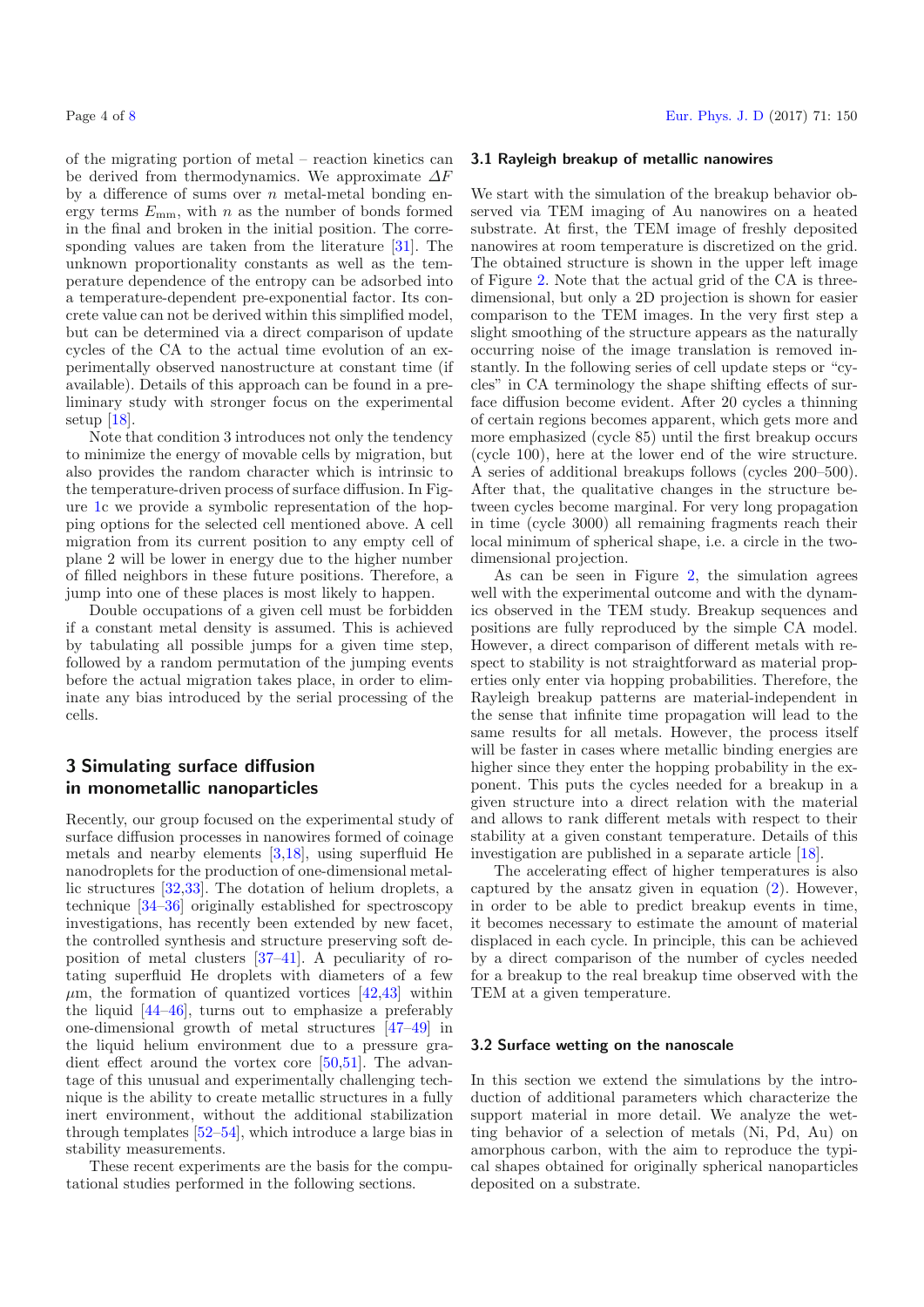<span id="page-4-0"></span>

**Fig. 2.** CA simulation of the surface diffusion for an Au nanowire structure derived from TEM images. For a given temperature, the propagation in time is simulated by a series of update cycles for the CA. A reshaping of the nanowire becomes evident, which leads to multiple Rayleigh breakup events, labelled with Greek letters in chronological order. Eventually, qualitative changes in the structure between cycles become marginal as the remaining fragments reach their local minimum of spherical shape. Two HAADF-TEM images have been added for direct comparison.

<span id="page-4-1"></span>

<span id="page-4-2"></span>**Fig. 3.** A simple geometric model for the adsorption of spherical nanoparticles onto a substrate. The volume of a spherical cap with height  $h$  is redistributed over the particle. The radius of the cap reflects the wettability of the chosen metal.

At first, we characterize the wetting situation for a given metallic nanoparticle based on simple geometric arguments as illustrated in Figure [3.](#page-4-1) Assuming an incomplete sphere as the shape of the metallic nanoparticle after adsorption onto the substrate, we can define an angle  $\alpha$  which determines the size of the missing spherical cap. In this simplified model, an analytical relation between  $\alpha$ and the intensity profile  $I(x)$  for such an adsorbed and deformed particle can be derived,

$$
I(x) \propto l(x) + l(x)H(|x| - s/2) + (r - h)H(s/2 - |x|), \tag{4}
$$

with the additional relations

$$
h = r(1 - \cos(\alpha/2)) \text{ and } s = 2r\sin(\alpha/2), \qquad (5)
$$

where  $r$  denotes the particle radius,  $h$  the height of the cap,  $l(x)$  the thickness of the unmodified upper half of the

sphere, s the radius of the cap, and  $H(x)$  the Heaviside step function. Equation [\(4\)](#page-4-2) is based on the assumption of a linear relationship between the thickness of the particle (with thickness defined as particle width in the direction of observation) and the intensity in the twodimensionsal scanning-TEM image. This well-known feature holds as long as no saturation effects occur, i.e. for metallic particles with diameters of only a few nanometers, and is commonly used to obtain additional morphology and composition information in high-angle annular dark-field (HAADF) scanning transmission electron microscopy [\[55–](#page-7-30)[57\]](#page-7-31).

A fit of this simplified model to the real TEM data for small Ni, Pd and Au nanoparticles is shown in Figure [4,](#page-5-1) together with the corresponding images. We find a very small  $\alpha$  value for Au (9<sup>°</sup>) when compared to Pd (31<sup>°</sup>) and Ni  $(53°)$ , which indicates a significantly reduced wetting in the case of gold. This is also deducible from the slightly more abrupt change of TEM contrast at the edges of the Pd and Ni particles in comparison with Au.

In a second step, we extend the CA approach described in Section [2.](#page-1-0) The interaction with the substrate is included by means of added binding energies for the occupation of cells directly above the surface plane. For a particle of a given size and metal the outcome is only determined by the ratio of the metal-metal and metal-surface interaction energies. A series of simulations with various ratios is depicted in Figure [5,](#page-5-2) showing the converged result of the diffusion process for cases from minimal to significant surface wetting. From this, an approximately linear relation can be derived between the angle  $\alpha$  (53°, 31° and 9° for Ni, Pd and Au) which defines the size of the spherical cap in the geometric model and the actual ratio of metal-metal energies Emm to metal-surface energies E*ms*:

$$
\alpha[\text{rad}] \approx 8.8 \times E_{\text{ms}}/E_{\text{mm}}.\tag{6}
$$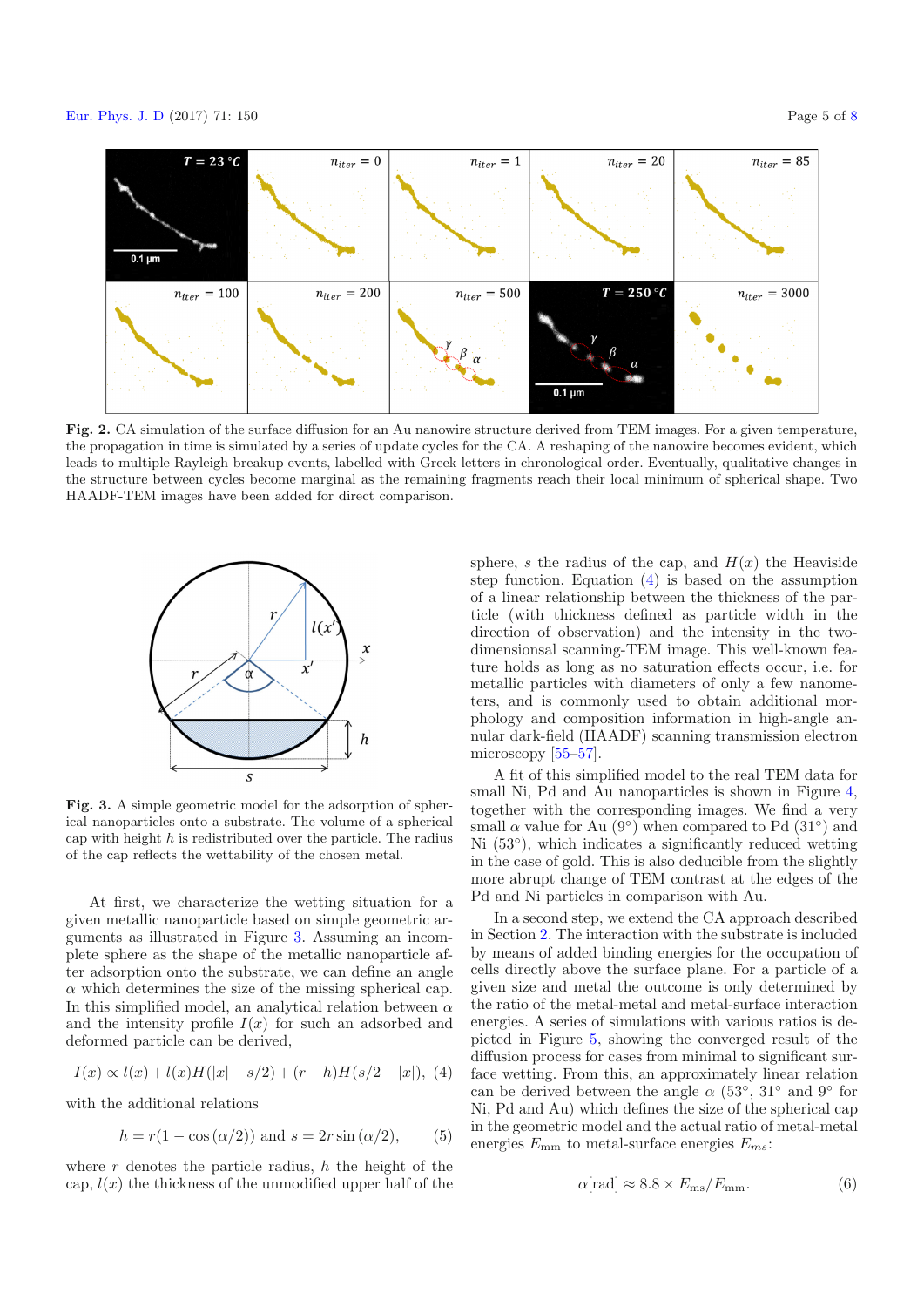<span id="page-5-1"></span>

<span id="page-5-2"></span>**Fig. 4.** HAADF-TEM images of Ni, Pd and Au nanoparticles consisting of approx. 1000 metal atoms (lower panel) together with the corresponding intensity profiles (blue data points in the upper graphs). The red curves are obtained by fitting the analytical function given by equation [\(4\)](#page-4-2) to the experimental data with  $\alpha$  as free parameter.



**Fig. 5.** Intensity profiles (upper panel) and converged shapes obtained from CA simulations of metallic nanoparticles adsorbed onto amorphous carbon. Different ratios of  $E_{mm}/E_{ms}$  affect the steepness of the curves near the particle edges. From a series of simulations, a linear relation between the energy ratios and the angle  $\alpha$  defined in Figure [3](#page-4-1) could be derived and used for the prediction of  $E_{\text{ms}}$  from known  $E_{\text{mm}}$  values.

This relation allows for a crude estimation of  $E_{\text{ms}}$  values of Ni, Pd and Au with the amorphous carbon surface based on the corresponding metal-metal interaction energies.

Despite its simplicity, this method produces relative surface interaction energies which are in reasonable agreement with ab initio-derived adsorption energies for the selected (111) metal surfaces on graphene [\[58](#page-7-32)]. Table [1](#page-5-0) contains the metal-metal interaction energies  $E_{\text{mm}}$  which we used as input parameters for the CA, and compares the derived metal-carbon interaction energies  $E_{\text{ms}}$  to surface adsorption energies from reference [\[58](#page-7-32)]. The approximate number of metal atoms per cell  $n_v$  as well as the average number of bonds per filled cell neighbor  $n<sub>b</sub>$  can be derived from the ionic radii  $r_i$  listed in the second column. From this, we can estimate the energy gain which occurs due to the interaction of the filled cell with its 9 "substrate" neighbor cells. The latter can be directly compared to the ab initio values from reference [\[58\]](#page-7-32) for the interaction

<span id="page-5-0"></span>**Table 1.** Comparison of  $E_{\text{mm}}$ , the metal–metal interaction energies [\[31](#page-7-13)] (the only input data of the CA) to derived  $E_{\text{ms}}$ values and the corresponding ab initio surface adsorption energies  $\Delta E_{\rm C}$  taken from reference [\[58](#page-7-32)]. Absolute energies are given in kJ/mol, ionic radii  $r_i$  in nm.

|      |                                   |  |  |           | $r_1$ $n_v$ $n_b$ $\alpha$ $E_{\text{ms}}$ $\bar{E}_{\text{ms}}^a$ $\Delta E_C^b$ |
|------|-----------------------------------|--|--|-----------|-----------------------------------------------------------------------------------|
| Ni   | 428 0.125 85 2.89 53° 45 1170 444 |  |  |           |                                                                                   |
|      | Pd 376 0.138 63 2.23 31° 23       |  |  | -462      | -- 296                                                                            |
| A 11 | 368 0.145 55 1.96 $9^{\circ}$     |  |  | 7 123 111 |                                                                                   |

 $^{\rm a}$   $\bar{E}_{\rm ms}$  is the energy gain by surface interaction per filled surface cell (which has 9 surface neighbor cells, i.e.  $\bar{E}_{\text{ms}} = 9n_b E_{\text{ms}}$ ).<br><sup>b</sup>  $\Delta E_C$  is defined as the energy needed to remove a  $(0.95 \text{ nm})^2$ sheet of graphene from the bulk metal (111) surface; see text for details.

with graphene. An atomic density of 37 carbon atoms per  $(0.95 \text{ nm})^2$  has been assumed for this comparison, derived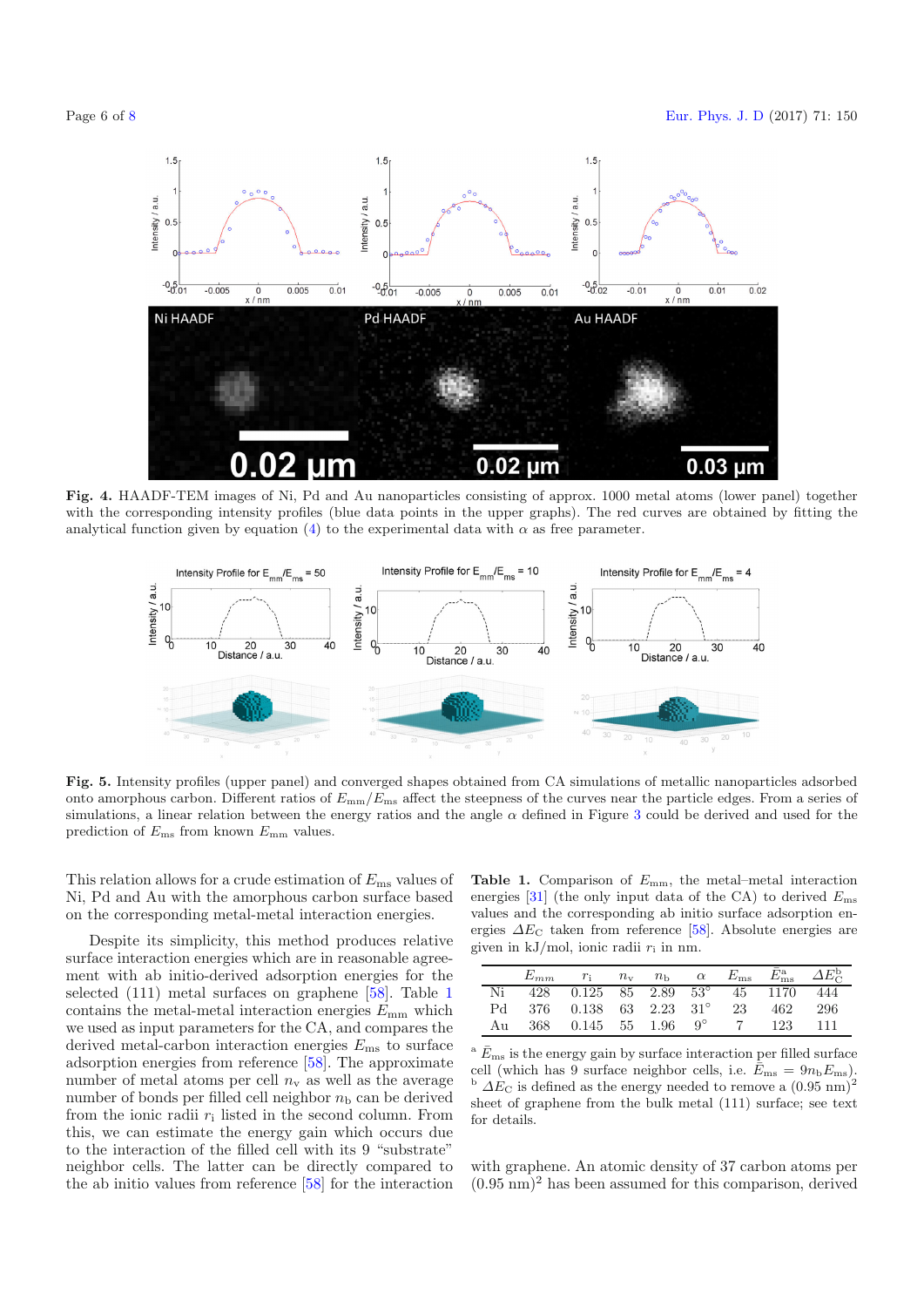from the well known molecular structure of graphene [\[59](#page-7-33)] with a C–C bond length of  $1.42 \text{ Å}.$ 

The largest discrepancy between our prediction and the ab initio value occurs for nickel, which might be related to a reduced image contrast for the lighter Ni atoms and due to more pronounced oxidation effects. Furthermore, nickel is known as a wetting electrode on graphene at higher temperatures, forming carbides at the contact surface  $[60-62]$  $[60-62]$ .

# **4 Conclusion**

A kinetic Monte Carlo method based on the cellular automaton principle has been introduced which allows the simulation of surface diffusion processes in metallic nanoparticles. For the simulations, realistic shapes are derived from TEM images and translated into discrete 3-D models. The grid size for the model structures is determined by the resolution of the TEM image and corresponds in our case to cells of  $(0.95 \text{ nm})^3$  or approximately 55–85 metal atoms depending on the element. A series of cell update rules is then defined in order to simulate surface diffusion by cell hopping events. Hopping probabilities are estimated based on the difference between the number of occupied neighbor cells before and after the hopping. To introduce an element-specific hopping probability we derive a set of parameters from known binding energies between the elements involved. With this ansatz, even the behavior of larger metallic structures can be correctly predicted and reproduced. The reduction to nearest-neighbor interactions, a fundamental aspect of the cellular automaton model, allows for a highly efficient computation of surface diffusion processes.

We showed that this computational approach is able to predict Rayleigh breakup phenomena observed for metallic nanowires with diameters of a few nanometers. It reproduced the final shape after heating treatments and correctly predicts the chronological order and the location of wire breakup events for any given shape, as could be verified by in situ TEM-imaging of heated samples. Assuming a non-wetting behavior for all studied metals on amorphous carbon, the cellular automaton produces material distributions which are in good agreement with the particle shapes derived from the TEM images. We further extended the model by explicitly introducing interactions with the substrate, which allowed us to reproduce the deformations we observe for the Ni, Pd and Au nanostructures due to surface adsorption effects. The relative strength of metal-carbon interactions derived from our TEM-inspired CA approach agrees reasonably well with the available ab initio data for the binding energies of graphene on bulk (111) surfaces of the selected metals.

### **Author contribution statement**

Hauser: Conceived the idea of the cellular automaton approach for surface diffusion, wrote the manuscript. Schnedlitz: Wrote the program code, produced all results, designed the graphics, corrected the manuscript. Ernst: Provided the experimental background for the computational study, corrected the manuscript.

**Open Access** This is an open access article distributed under the terms of the Creative Commons Attribution License [\(http://creativecommons.org/licenses/by/4.0\)](http://creativecommons.org/licenses/by/4.0), which permits unrestricted use, distribution, and reproduction in any medium, provided the original work is properly cited.

## **References**

- <span id="page-6-0"></span>1. R. Ferrando, J. Jellinek, R.L. Johnston, Chem. Rev. **108**, 845 (2008)
- <span id="page-6-1"></span>2. G. Haberfehlner, P. Thaler, D. Knez, A. Volk, F. Hofer, W.E. Ernst, G. Kothleitner, Nat. Commun. **6**, 8779 (2015)
- <span id="page-6-2"></span>3. A. Volk, D. Knez, P. Thaler, A.W. Hauser, W. Grogger, F. Hofer, W.E. Ernst, Phys. Chem. Chem. Phys. **17**, 24570 (2015)
- <span id="page-6-3"></span>4. I.A. Solov'yov, A.V. Yakubovich, P.V. Nikolaev, I. Volkovets, A.V. Solov'yov, J. Comput. Chem. **33**, 2412 (2012)
- <span id="page-6-4"></span>5. Z.K. Tang, L. Zhang, N. Wang, X.X. Zhang, G.H. Wen, G.D. Li, J.N. Wang, C.T. Chan, P. Sheng, Science **292**, 2462 (2001)
- <span id="page-6-5"></span>6. Y. Huang, X. Duan, Y. Cui, C.M. Lieber, Nano Lett. **2**, 101 (2002)
- <span id="page-6-6"></span>7. P. Kohli, C.C. Harrell, Z. Cao, R. Gasparac, W. Tan, C.R. Martin, Science **305**, 984 (2004)
- <span id="page-6-7"></span>8. J.H. Ahn, S.J. Choi, J.W. Han, T.J. Park, S.Y. Lee, Y.K. Choi, Nano Lett. **10**, 2934 (2010)
- 9. J.C. Claussen, A.D. Franklin, A. ul Haque, D.M. Porterfield, T.S. Fisher, ACS Nano **3**, 37 (2009)
- <span id="page-6-8"></span>10. Q. Wang, F. Min, J. Zhu, Mater. Lett. **91**, 9 (2013)
- <span id="page-6-9"></span>11. B. Sciacca, J. van de Groep, A. Polman, E.C. Garnett, Adv. Mater. **28**, 905 (2016)
- <span id="page-6-10"></span>12. Y. Yin, Y. Sun, M. Yu, X. Liu, T. Jiang, B. Yang, D. Liu, S. Liu, W. Cao, Sci. Rep. **5**, 8152 (2015)
- <span id="page-6-11"></span>13. Y. Su, C. Liu, S. Brittman, J. Tang, A. Fu, N. Kornienko, Q. Kong, P. Yang, Nat. Nano. **11**, 609 (2016)
- <span id="page-6-12"></span>14. S. Wolfram, Rev. Mod. Phys. **55**, 601 (1983)
- <span id="page-6-13"></span>15. S. Ulam, J. von Neumann, *On combination of deterministic and stochastic processes*, in The Summer Meeting in New Haven (1947), Vol. 53, pp. 1120
- <span id="page-6-14"></span>16. J. von Neumann, in *Cerebral mechanisms in behavior, the Hixon Symposium*, edited by L.A. Jeffress (Wiley, Oxford, England, 1951)
- <span id="page-6-15"></span>17. M. Gardner, Sci. Am. **223**, 120 (1970)
- <span id="page-6-16"></span>18. M. Schnedlitz, M. Lasserus, D. Knez, A.W. Hauser, F. Hofer, W.E. Ernst, Phys. Chem. Chem. Phys. **292**, 2462 (2017)

This research has been supported by the Austrian Science Fund (FWF) under Grant P 29893-N36. The authors gratefully acknowledge support from NAWI Graz. Open access funding provided by Graz University of Technology.